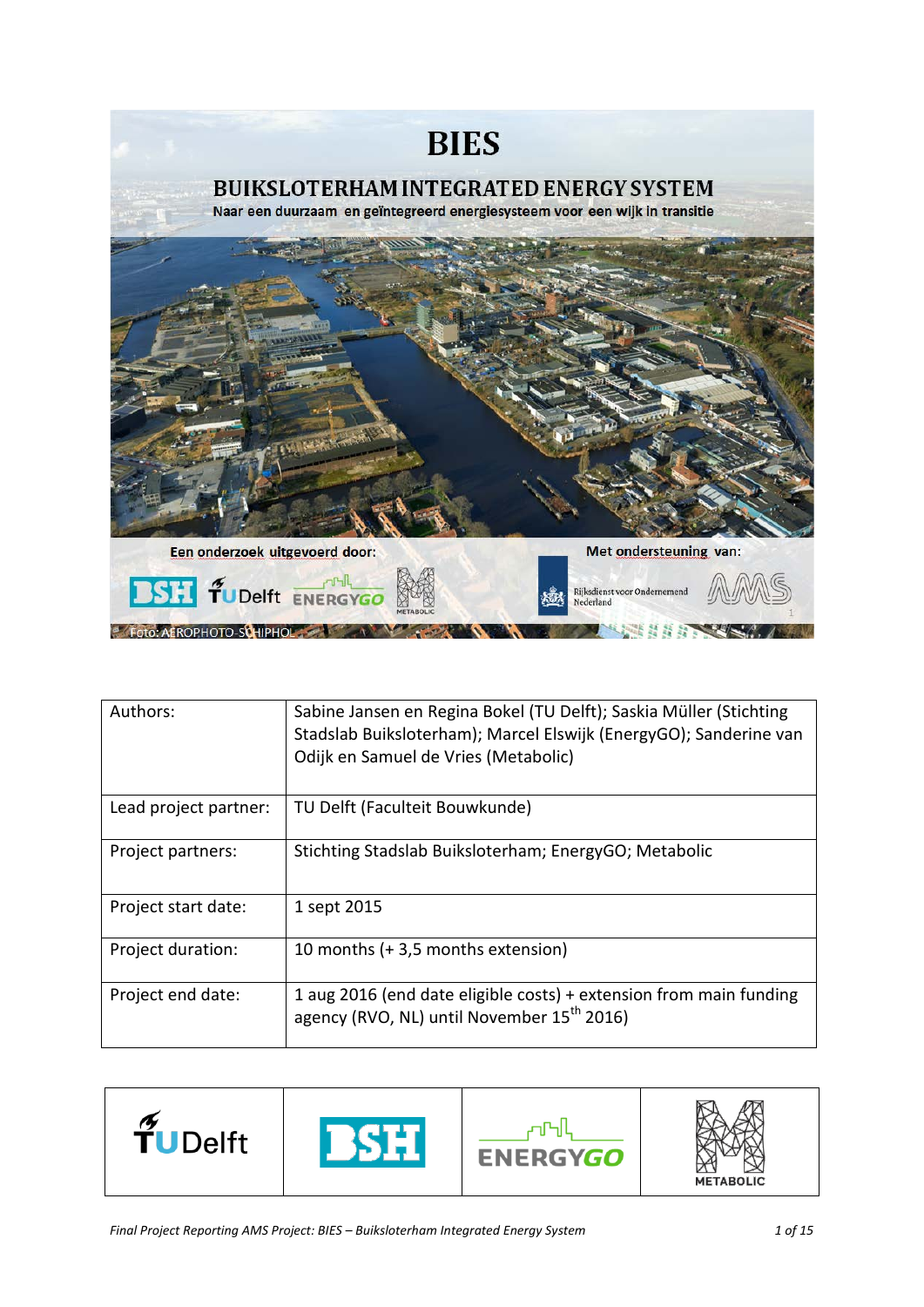# <span id="page-1-0"></span>1 Content

### **Table of Contents**

| $2^{\circ}$    |  |
|----------------|--|
| 3              |  |
| $\overline{4}$ |  |
| 5              |  |
| 6              |  |
| 7 <sup>7</sup> |  |
| 8              |  |
| 9              |  |
| 10             |  |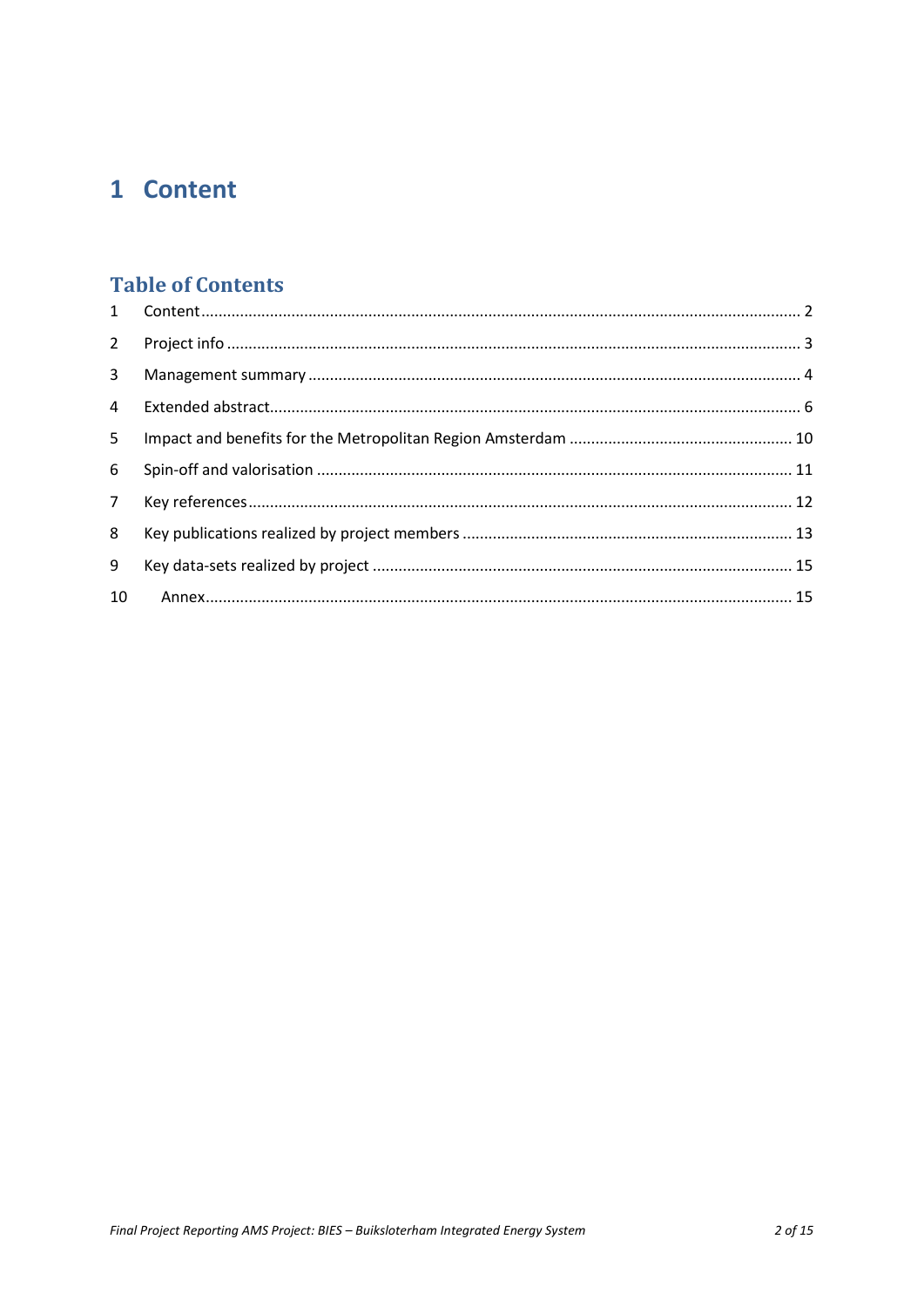# <span id="page-2-0"></span>**2 Project info**

### **2.1 Project title**

BIES: Buiksloterham Integrated Energy System

Subtitle: Towards a Sustainable and Integrated Energy System for an Urban District in Transition. (Original sub-title in Dutch: Naar een duurzaam en geïntegreerd energiesysteem voor een wijk in transitie.)

### **2.2 Authors**

- Sabine Jansen MSc PhD (\*) | Technische Universiteit Delft
- Saskia Müller MSc | Stichting Stadslab Buiksloterham
- Regina Bokel PhD | Technische Universiteit Delft
- Marcel Elswijk MSc | EnergyGO
- Sanderine van Odijk MSc | Metabolic

### **2.3 Project partners**

The main funding Agency of the project was the Netherlands Enterprise Agency (Rijksdienst voor Ondernemend Nederland, RVO). The project was funded within the programme 'Systeemintegratiestudies'.

The project received cofounding from the AMS Institute [\(http://www.ams-institute.org/\)](http://www.ams-institute.org/).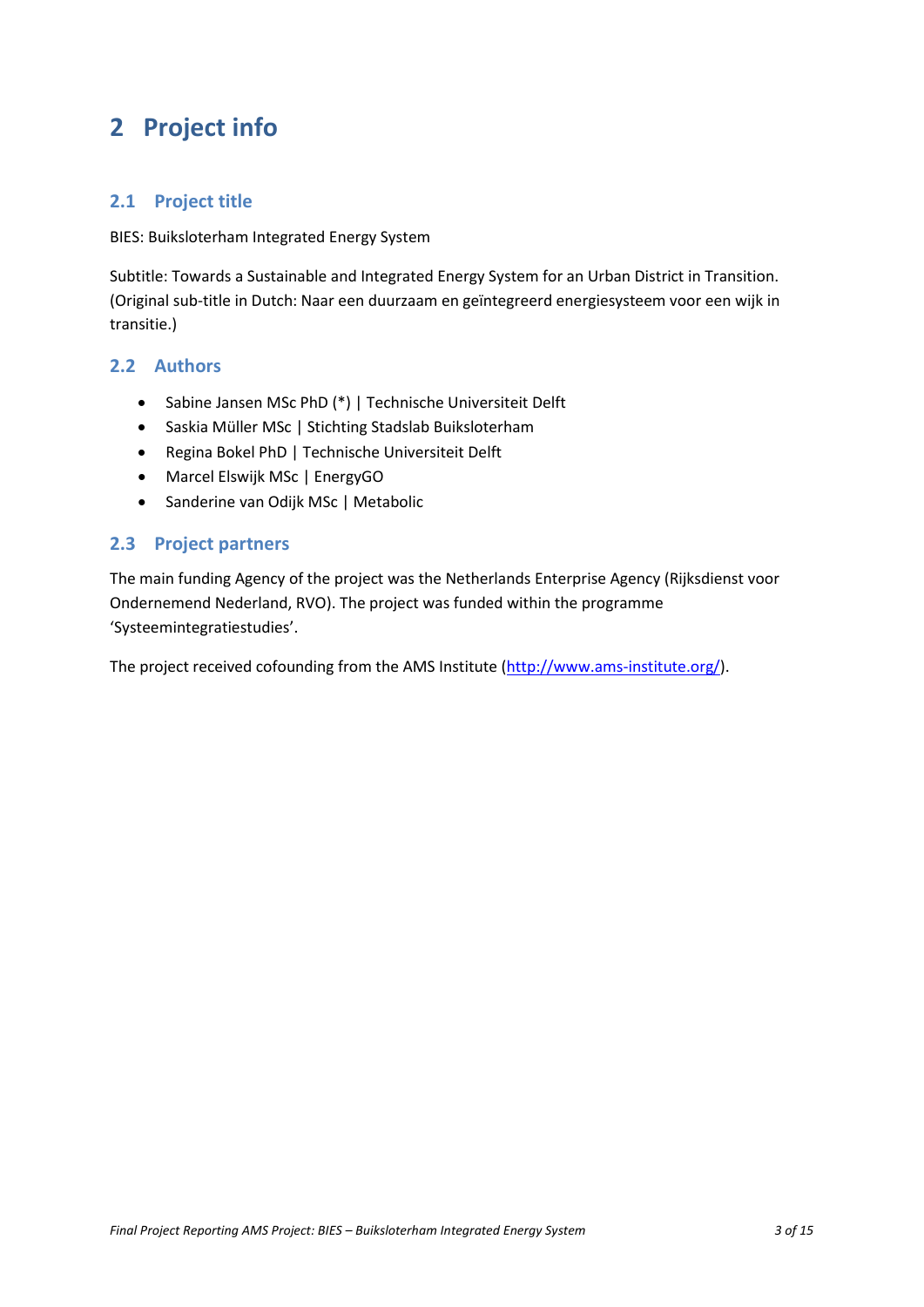## <span id="page-3-0"></span>**3 Management summary**

The traditional way of supplying energy to the built environment is no longer suitable: New buildings with high energy performance and decentralised renewable energy generation, together with the desire to become fossil-free, involve the need for new, more flexible and more integrated energy systems. The aim of BIES was to develop feasible and potentially desirable energy supply scenarios for the built environment, at district level. The district of Buiksloterham was used as a test case, but the results are also applicable to other new construction sites with high energy ambitions and high densities. Both technical and organisational boundary conditions were considered.

The results of the project aimed to obtain:

- 1) Insight into the feasibility and added value of integrated district energy systems.
- 2) Insight into innovative products or services essential to the development of sustainable and integrated energy systems of the future.
- 3) An approach for developing integrated district energy systems ('bis').

Within the project several basic district energy supply scenarios were determined. For the evaluation of these, key performance indicators (KPI's) were developed within the categories energy, economy, circularity and implementation. For the latter the PSTLG indicators were used (Political, Social, Technological, Legal and Governance).

Firstly, the current energy use of the existing buildings and the expected energy demand of all new buildings was estimated. Secondly, the potential of local energy generation from renewables and 'waste' was determined. As a third step, three basic options for the new buildings were considered: 1) traditional supply, using natural gas and electricity from the grid; 2) All-electric with a heat pump using ground source heat; 3) district heating and electricity from the grid. Also, the 'reference situation' for the area has been determined: the situation that will occur when no new interventions or incentives are being implemented.

The main findings of the evaluation of the three energy supply options for the new buildings and of the defined reference situation of the area are:

- It is very difficult to transform the energy supply system of the existing buildings into a sustainable and integrated system. The use of natural gas cannot easily be converted to a renewable system and the electricity potential on the roofs of existing buildings covers only one third of the electricity demand of the existing buildings.
- There is a large potential of 'low-quality' renewable heat (i.e. heat at temperatures near environmental temperature, typically between 15 and 30 degrees), for example from waste water heat recovery or solar systems. The potential electricity production from solar and wind energy is also substantial (covering 2/3 of the electricity demand of the new dwellings), but this is based on full use of all roof surfaces.
- **The basic energy supply options that were investigated for the new buildings all lack an** integrated approach. Therefore, these systems are not flexible towards the integration of renewable resources. This means the potential of renewables cannot be fully exploited and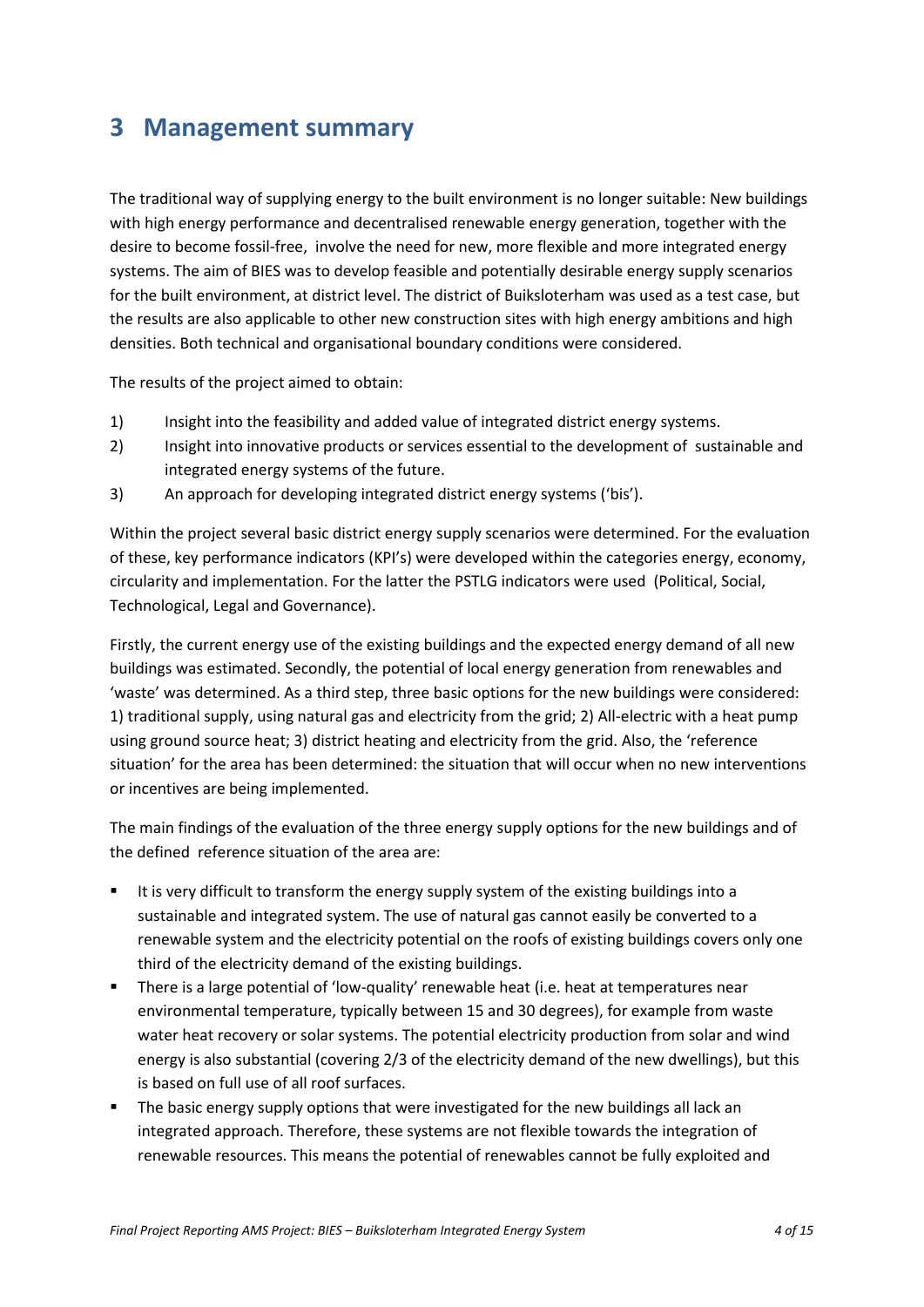secondly, these systems are not able to cope with the fluctuating character of renewable energy generation.

 Of the three options for the new buildings, option 1 (natural gas and electricity) was the most economical option. However, the performance on energy and circularity are obviously not meeting the ambitions, and moreover this option is not possible due to political choices for the area. Option 2 scores better than option 3 on economy, energy and circularity. The implementation of option 2 however is more difficult due to political reasons as well as governance issues as it requires more cooperation.

The options were evaluated and shared and discussed with stakeholders of the area. As a result of the evaluation a fourth option for the new buildings was developed, as well as recommendations for the area as a whole. The main feature of option 4 is a low temperature heat grid, that enables the integration of renewable energy or waste water heat recovery. Also, a heat pump and thermal buffer are included, in order to make flexible use of the renewable electricity produced. The optimal configuration as well as optimal temperature level still require further research. For the area as a whole it is also recommended to implement a low or medium temperature heat grid, instead of a high temperature heat grid, since the latter disables the possible integration of much of the local energy potential. In the report some 'game changer' innovative systems are pointed out, such as thermal energy storage, domestic hot water production in combination with low temperature heat supply and waste water heat recovery systems. Also non-technical aspects are needed, such as new parties that can play a role in the development, investments and exploitation of shared energy systems.

The findings will be further developed in the Europe project SUI ('Smart Urban Isle' http://jpiurbaneurope.eu/project/smart-urban-isle/). The findings are very relevant for all new construction sites as well as renovation plans. At the end of the project, the results are being included in the development of the energy concept for plot 20 in Buiksloterham.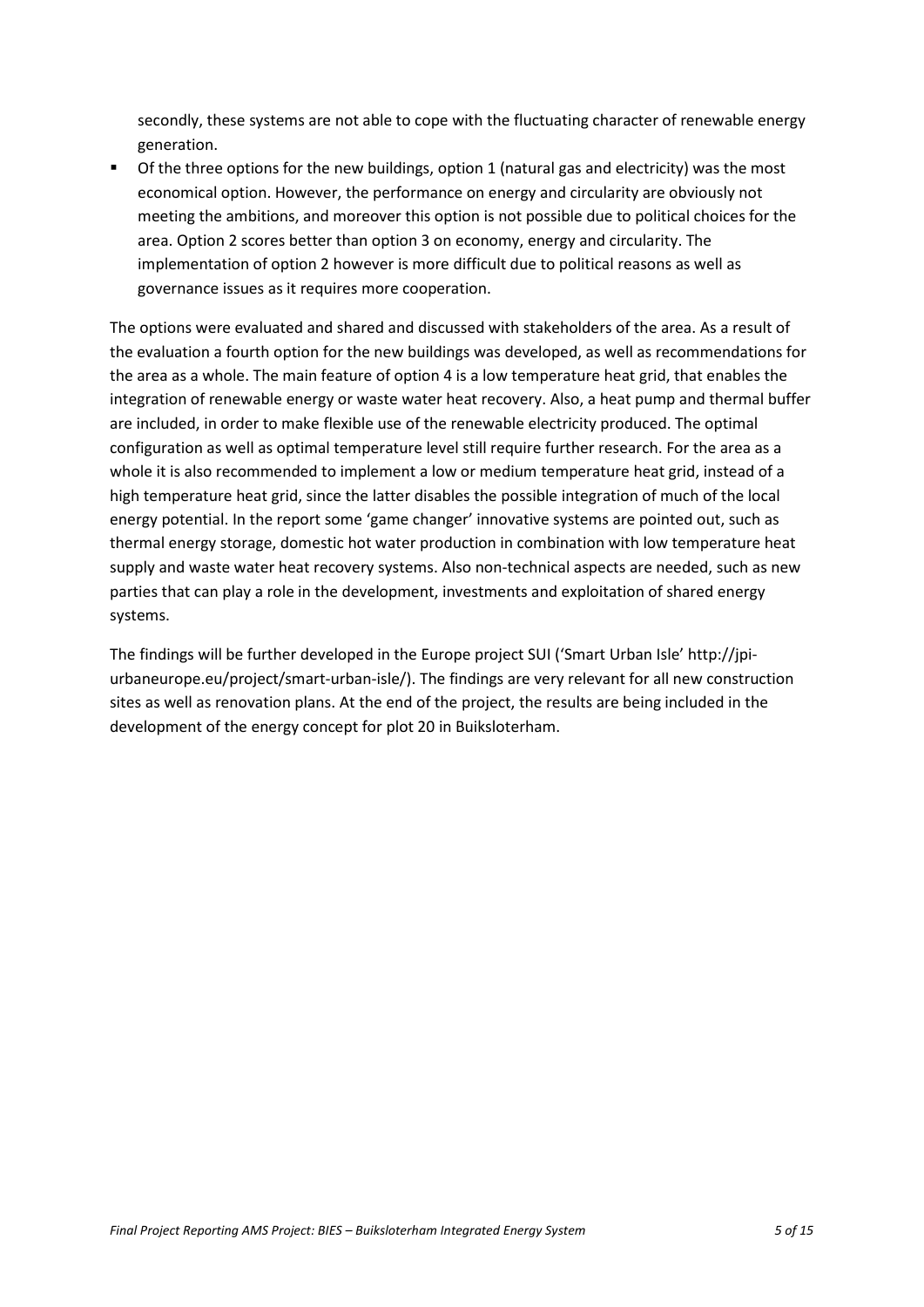# <span id="page-5-0"></span>**4 Extended abstract**

### **4.1 Keywords**

District energy system; renewable energy, district heating; local energy system; circularity

#### **4.2 Introduction**

The traditional way of supplying energy to the built environment is no longer suitable: New buildings with high energy performance and decentralised renewable energy generation, together with the desire to become fossil-free, involve the need for new, more flexible and more integrated energy systems.

The aim of BIES was to develop feasible and potentially desirable energy supply scenarios for the built environment, at district level. The district of Buiksloterham was used as a test case, but the results are also applicable to other new construction sites with high energy ambitions and high densities. Both technical and organisational boundary conditions were considered.

The results of the project aimed to obtain:

- 1) Insight into the feasibility and added value of integrated district energy systems.
- 2) Insight into innovative products or services essential to the development of sustainable and integrated energy systems of the future.
- 3) An approach for developing integrated district energy systems ('bis').

#### **4.3 Literature**

For the project a new approach to obtain the result was developed, partly based on existing literature. Mainly the energy potential mapping approach (Dobbelsteen et.al, 2007 and Broersma et al., 2013) was used as a starting point for developing the technical energy concepts. Furthermore the more broader literature on sustainable energy for districts was used in the development of energy concepts as well as approach, such as the 'toolkit duurzame gebiedsontwikkeling' (2012) and Jablonska,B. et al. (2011).

For the detailed analyses of the energy concepts as well as the evaluation of their performance, many literature resources were consulted. Important for the starting point of the analyses were assumptions related to the energy demand of buildings, taken from RVO (2015). Also information related to the performance specific energy technologies, such as PV systems or district heating systems, costs, etc. was gathered from literature. A detailed list can be found in the final report on the project (Jansen et.al, 2016, in Dutch); literature on district heating include for example de Beer et al., (2014) and Lund et al., (2014).

Apart from literature much information was gathered by asking stakeholders active in the area.

#### **4.4 Methods**

The study was carried out according to the following steps:

#### Step 1: Inventory of the status quo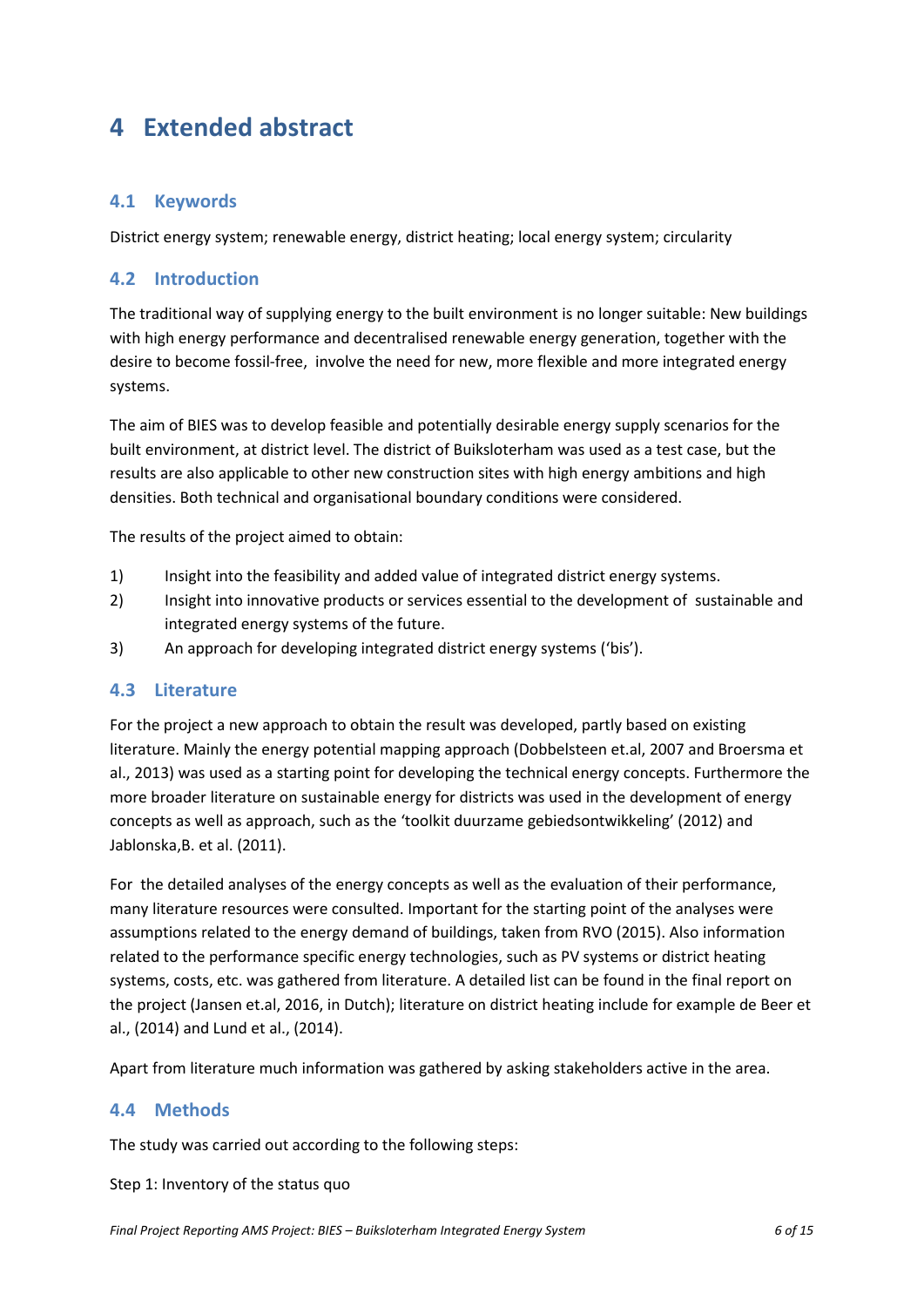- This step involved the inventory of existing buildings and existing plans for new buildings, using amongst other the 'bestemmingsplan' (land use plan set up under the authority of the municipality) and the existing report on the circular ambition of Buiksloterham (Metabolic and Delva Landscape Architects, 2014).
- The inventory also included stakeholders and existing energy infrastructure.
- This phase took longer than expected, since the data was not always easily available.

Step 2: Definition the Key Performance Indicators (KPI's)

• For the project indicators were developed within the categories energy, economy, circularity and implementation. For the latter the PSTLG indicators were selected: Political, Social, Technological, Legal and Governance.

Step 3: Estimation of the energy demand and the renewable energy potential

- The energy use of existing buildings was obtained from [www.energieinbeeld.nl.](http://www.energieinbeeld.nl/) On the basis of the inventory of step 1, the energy demand for heating, cooling, domestic hot water and electricity consumption of the new buildings was estimated by using typical energy demand data from RVO (2015).
- Secondly the potential generation of renewable energy on-site was estimated based on average rood surfaces for solar and wind energy and based on average production of waste and waste water.

Step 4: Development of basic energy concepts

• Three basic energy concept were developed, based on proven and existing technologies. The efficiencies of the technologies involved were taken from RVO (2015) and from the experience of the project partners. Also an idea of the energy concepts that can be expected for the new buildings was developed, based on experience in the area and existing agreements between stakeholders. This situation is called the '0-alternative', the situation that is expected to occur when no new developments or interventions take place.

Step 5: Stakeholder meeting 1

• In February 2016 a first stakeholder meeting was organised, where around 25 people active in the area were present. The basic energy concepts were discussed with these stakeholders, which led to more insight into the practical feasibility of these concepts. The discussions led to a more attention being paid to the specific local situation in Buiksloterham.

Step 6: Development of ideas for improved energy concepts

• As a result of the evaluation of the basic variants ideas for improvement were developed. Attention was paid to both the new buildings as to the situation in Buiksloterham as an area with existing buildings.

Step 7: Stakeholder meeting 2

• In May 2016 a second stakeholder meeting was organised, where the ideas for improvement were presented and further developed.

Step 8: Final report

Lastly, the evaluation of the basic energy concepts as well as the ideas for further improvement were finalised. Several literature sources as well as stakeholders were consulted to obtain the correct data as much as possible.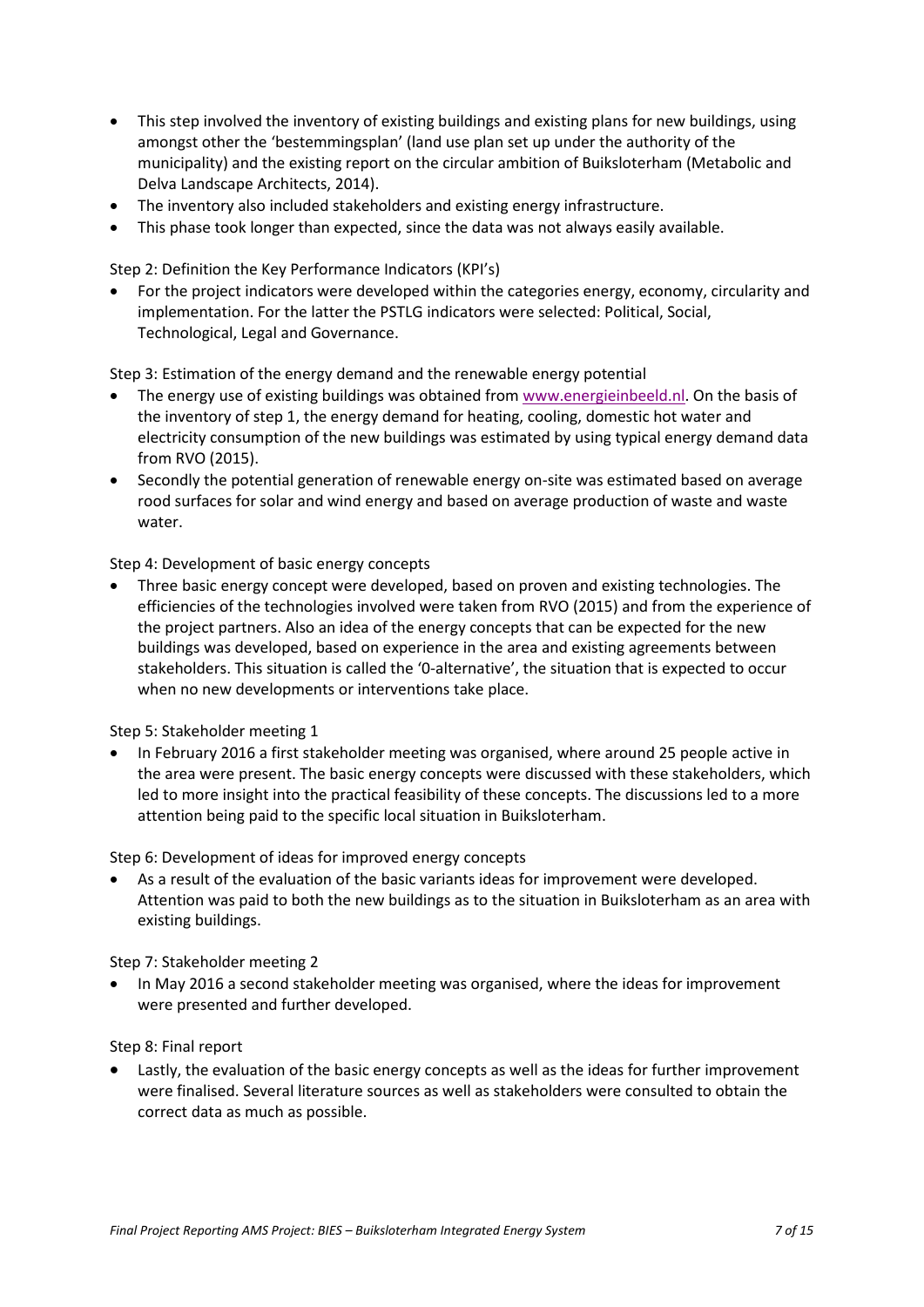### **4.5 Findings and arguments**

#### **4.5.1 Summarizing the results**

The area consists of existing and new buildings. Given the diverse nature of existing buildings, the energy concepts for the new buildings were particularly discussed, while some recommendations for the existing buildings and the integration between the two are proposed.

For the new buildings three basic concepts for energy were developed and assessed for a set of KPIs. The basic concepts were:

- Concept 1: Traditional energy supply based on gas and electricity
- Concept 2: All-electric (heat pump and ground source thermal storage)
- Concept 3: District heating with electricity

The assessment has shown that concept 1 is by far the most favourable in terms of costs, followed by concept 2, and then 3. Concept 2 is the most favourable related to energy performance and overall sustainability. These findings may also apply to other locations with new buildings. Given the existing agreements in Buiksloterham in fact only concept 3 is applicable.

The assessment also showed that in fact, none of the basic concepts is truly an integrated energy system, where synergies are sought and flexibility for the grid is achieved. Also the expected large quantity of installed PV power may even lead to necessary changes in the power grid.

To overcome these shortcomings a fourth option was developed, based on maximum use of local heat, use of a collective heat pump and a mini heat network. Storage of thermal energy is an essential part here, since in this way more local heat can be exploited and it can increase flexibility in the network due to the potential flexible use of the heat pump. The ideal temperature and scale for such a collective energy concept and mini heat network remains to be investigated.



**Figure 1: scheme of a fourth energy concept for the new buildings, developed to overcome the shortcomings of the basic variants 1 2 and 3.**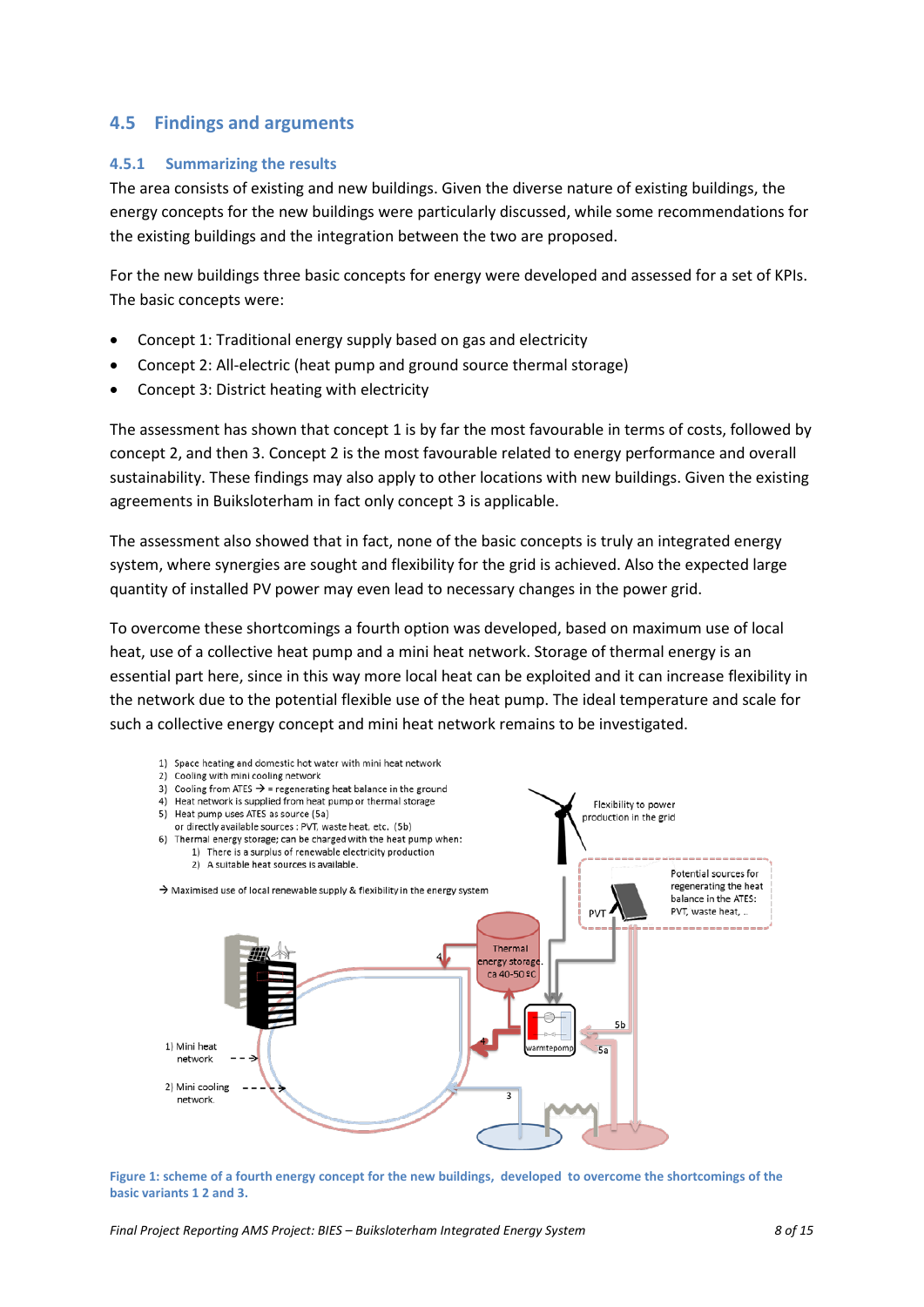From the assessment of this fourth, alternative concept, it appears that the integrated approach can lead to more benefits than the basic concepts using proven technologies. They can increase the use of local renewable heat and increase the flexibility for the electricity grid. Collective systems can also have a higher efficiency, especially when thermal storage is involved. However, the problem with this kind of development is particularly the governance; only few parties can make large investments and exploit such systems. In Buiksloterham this proves especially difficult due to the different timing of different developments.

#### **4.5.2 Recommendations on a technical level**

Low temperature heat networks are essential for enabling the maximum use of renewable and waste resources. The energetic and economic performance of low-temperature energy systems may benefit from:

- Further development for long-term thermal energy storage systems.
- Booster heat pumps and other solutions that enable the supply of domestic hot water in combination with low temperature supply.
- Energy-efficient heat pumps that have high performance with small temperature lifts. (i.e., which only have to bridge a small temperature difference between the available heat source and the heat to be delivered)
- Heat recovery from wastewater (decentralized).

To improve the electricity supply the occurrence or rather avoidance of a large peak power due to installed PV and a large peak demand for heat pumps and / or electric transport needs to be considered. This is possible, inter alia, by enabling flexible use of electrical equipment, of which the heat pump is an important example. In order to increase the flexibility also storage is of great importance.

#### **4.5.3 Recommendations on non-technical level**

Also less technical innovations are essential to realize innovative energy concepts. The BIES project in particular encountered that the lack of steering makes it difficult to develop collective and integrated systems. Furthermore, there is a lack of (energy service) companies that finance and exploit a collective energy system and can offer a competitive and transparent service to do so.

On a scientific level it is recommended to develop more knowledge on an integrated assessment of 'future fit' and sustainable energy systems: not only CO<sub>2</sub> and costs are relevant, also circularity will be crucial in the (near) future: including circular use of materials, of water flows and nutrients. The use of space will become relevant as the conversion of renewable resources into useable energy requires both space and materials. The impact on the larger energy system is also a factor of interest that is currently not always included, while for a fully renewable energy future this becomes more and more important.

### **4.6 Conclusion**

The BIES project investigated the feasibility of integrated and renewable energy systems for Buiksloterham. Buiksloterham functioned as a case study and the results are also applicable to other new development areas.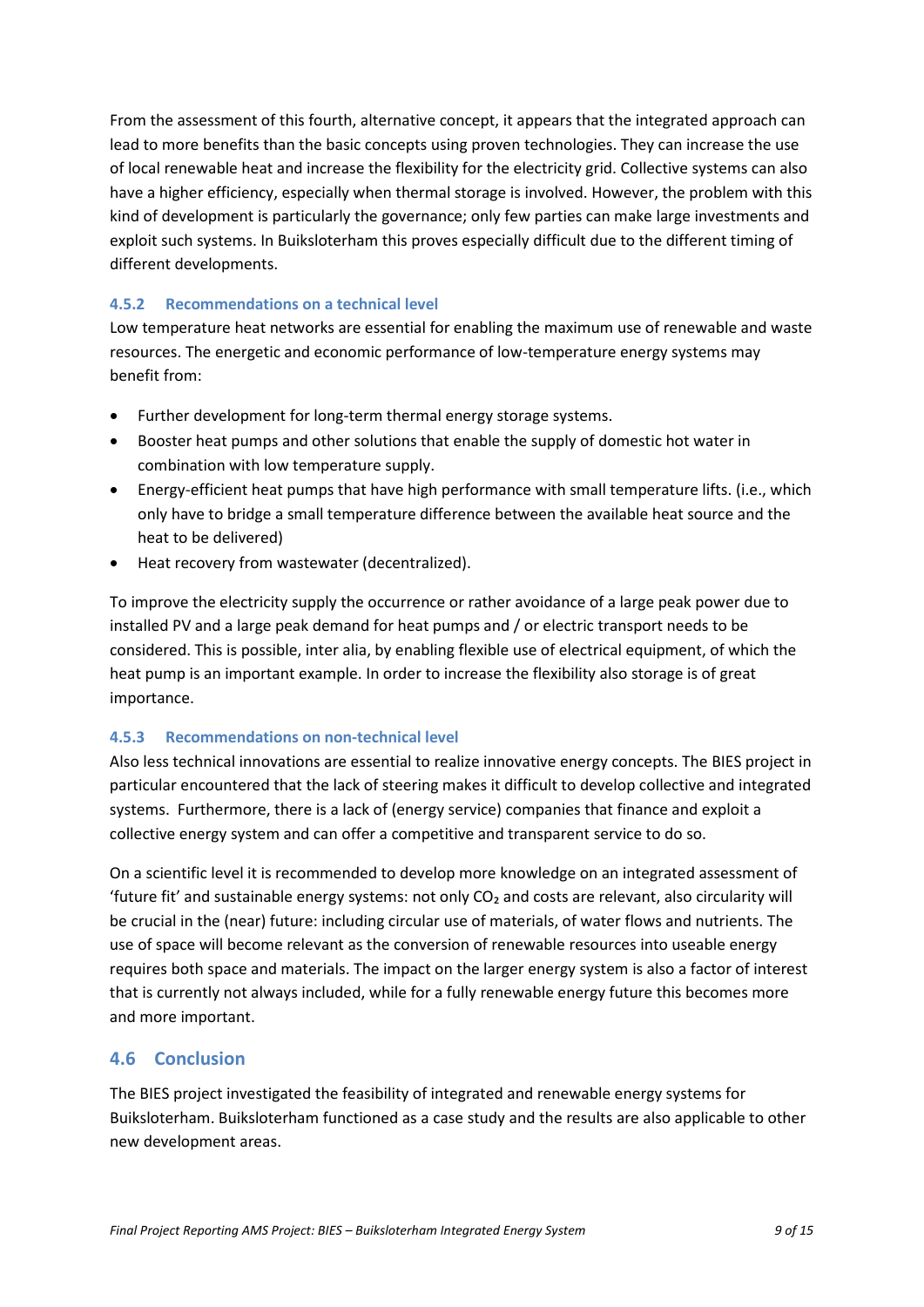It is not possible to develop Buiksloterham into an energy neutral area within the current legal framework (without wind energy it is not possible). About 1/3 of the energy use in buildings (building-related energy plus user-related energy) can be supplied with renewable energy. It is possible to identify which concept results in the highest fraction of renewable supply: The BIES project concluded that a low temperature supply of heat is essential for a maximised use of renewable input and a high overall sustainability performance. The fourth energy concept developed seems to meet the ambitions related to maximum renewable supply and system integration. This concept is based on local heat generation, thermal storage at relatively low temperatures, produced from solar energy or by upgrading low temperature (waste) heat by means heat pumps. These conclusions are also applicable to other new construction sites with high density (fsi approximately 2.3) and high energy requirements (EPC between 0 and 0.4).

Apart from the energy figures however, the "best" sustainable or "most desirable scenario" depends on several indicators and factors. These are not all that easy to determine. A first start has been made in the BIES project, but more knowledge is required in this field. In the assessment of the most future proof and sustainable energy system an integrated approach is needed, that is: not only looking at CO<sub>2</sub> and costs but also including circularity parameters, as mentioned in section 4.5.

New energy-efficient energy systems require very good, early planning, appointments, and cost and support of existing energy suppliers. Extracting a  $CO<sub>2</sub>$  neutral society by 2050 depends not only on technological innovation; implementation aspects have a significant impact. Further detailed recommendations to further develop products and services are provided in section 4.5.

# <span id="page-9-0"></span>**5 Impact and benefits for the Metropolitan Region Amsterdam**

The city of Amsterdam has a large programme for new buildings<sup>[1](#page-9-1)</sup>. At the same time, the city's ambition is to become independent of natural gas for energy supply to the built environment by 2050. This means, new buildings should not be connected to the gas grid. Currently, plans for largescale district heating networks are being developed, connecting many buildings in and around Amsterdam<sup>[2](#page-9-2)</sup>. Although this vision does not explicitly mention that these district heating networks should be 'high temperature heat networks', the energy system in Buiksloterham was meant as a high temperature district heating network.

The BIES project has investigated different possibilities to supply new buildings with as much renewable energy as possible. It concluded that a low temperature supply of heat is essential for a maximised use of renewable input and a high overall sustainability performance. It is therefore recommended that for all new development areas the feasibility of low temperature heat grids will be investigated as well. In the assessment of the most future proof and sustainable energy system an integrated approach is needed, that is: not only looking at CO2 and costs but also including circularity parameters, as mentioned in section 4.5. The future of the currently investigated sources

<sup>&</sup>lt;sup>1</sup> Koers 2025[: https://www.amsterdam.nl/bestuur-organisatie/volg-beleid/koers-2025-amsterdam/](https://www.amsterdam.nl/bestuur-organisatie/volg-beleid/koers-2025-amsterdam/).<br><sup>2</sup> <http://www.warmteiscool.nl/>  $\overline{a}$ 

<span id="page-9-2"></span><span id="page-9-1"></span>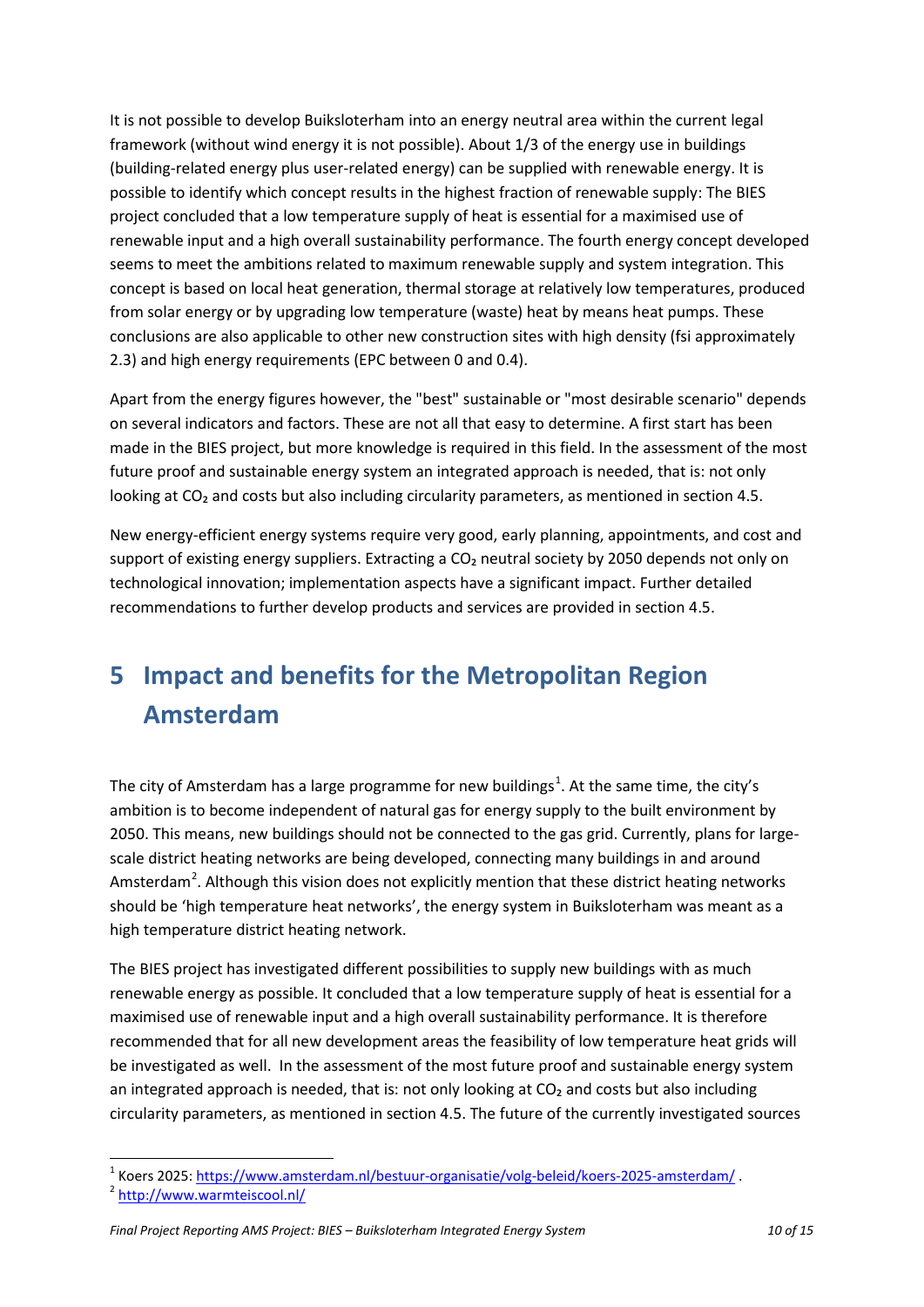of high temperature 'waste' heat must be considered, next to the fact that a high temperature supply – also from geothermal sources - always entails reduced electricity production and is therefore strictly not real 'waste'.

Furthermore, the expected increase of installed PV power for all new areas entails two other points of attention: Firstly: a high share of solar energy will induce the need for a more flexible energy system. (Seasonal) energy storage, as explained in section 4.5.1, can play a crucial role in balancing the energy system. Secondly, the material aspect of PV systems must be included from the beginning: not only the 'energy pay-back-time' of the production of these systems is relevant; also the end-of life scenario after use must be considered, aiming for full circular use of all the elements and materials of these systems. Possibly, this must also include new business models.

Hence, the results of the project and all these aspects mentioned above are very relevant for the Metropolitan Region of Amsterdam.

# <span id="page-10-0"></span>**6 Spin-off and valorisation**

The project has developed insight into the feasibility and added value of an integrated energy concept for new buildings and developed a potential high-performing energy concept. This concept is potentially promising, but still needs further development of innovative technologies such as thermal energy storage, as well as further investigation. These questions are both relevant to education (mainly master theses) and research and can also play a role for companies whose product or service in the market can support such an energy concept.

Related to research activities, the 'Smart Urban Isle' project<sup>[3](#page-10-1)</sup> recently started at the Faculty of Architecture of the TU Delft will continue the research on local renewable energy systems for districts. This research, for which also Buiksloterham will function as a case study area, goes further in this respect where BIES has ended.

In addition to research, the actual developments in Buiksloterham can investigate to what extent such an energy concept can be achieved or what hurdles still need to be taken. There are already contacts between the stakeholders of some current developments. The results of BIES have reached the developers of various plots in Buiksloterham, including, for example plot 20, which is now under development. Also, the dissemination activities of the project have shown that there is great interest in the results with various stakeholders.

Lastly, the results are not only relevant for Buiksloterham, but also for the foreseen new developments in Amsterdam.

 $\overline{a}$ 

<span id="page-10-1"></span><sup>3</sup> http://jpi-urbaneurope.eu/project/smart-urban-isle/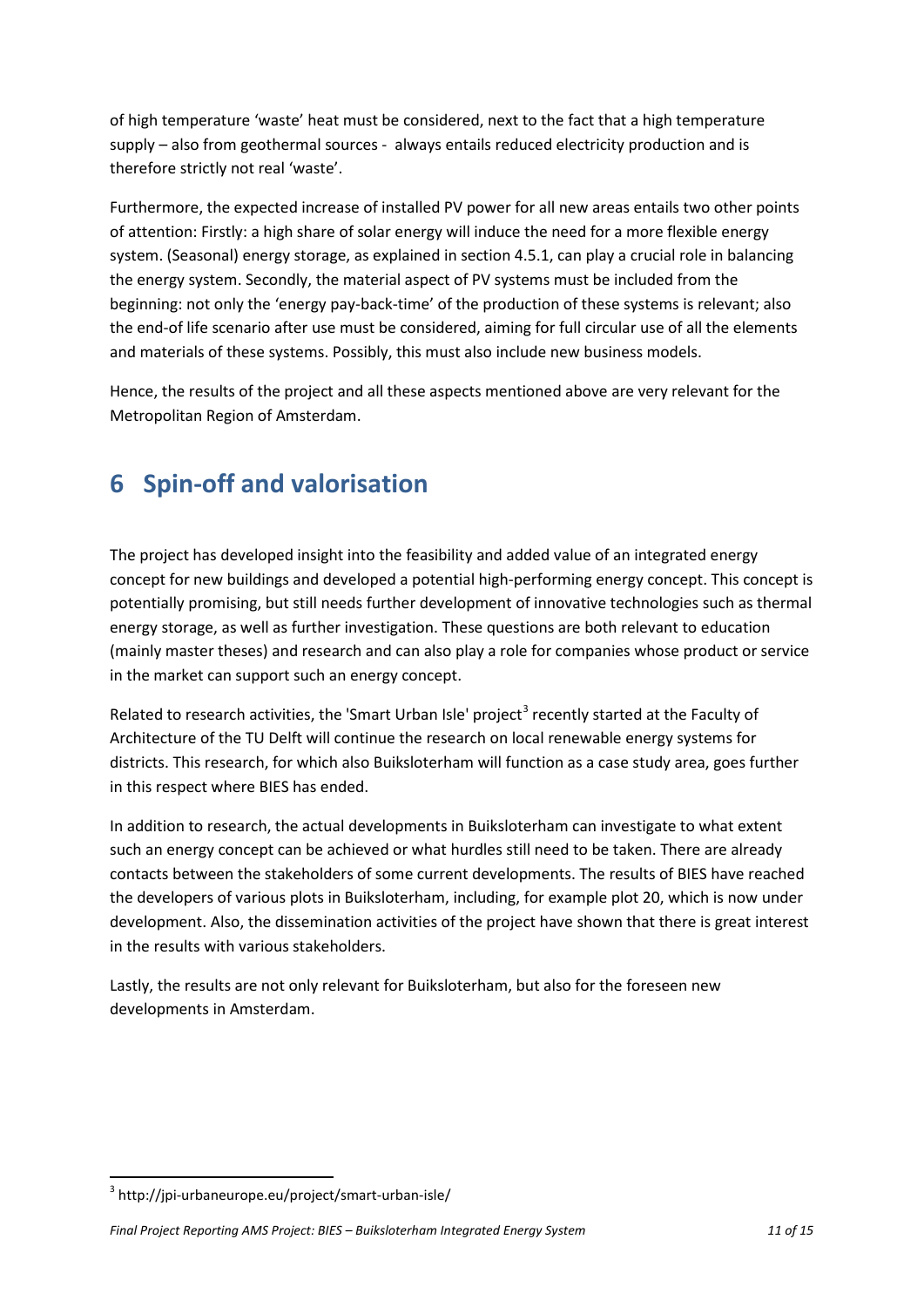# <span id="page-11-0"></span>**7 Key references**

#### **Final report in the project (in Dutch):**

Jansen, S.C., Bokel, R.M.J., Müller, S., Elswijk, M., Roossien, B., Odijk, S. van., Vries, S. de, *BIES BUIKSLOTERHAM INTEGRATED ENERGY SYSTEM: Naar een duurzaam en geïntegreerd energiesysteem voor een wijk in transitie (in Dutch).* November 2016 <http://www.ams-institute.org/solution/bies-buiksloterham-integrated-energy-system/>

#### **The main references are:**

Beer, J. de, Slingerland, E. and Meindertsma, W., *Warmteladder. Afwegingskader warmtebronnen voor warmtenetten*. Ecofys, 2014.

Broersma, S. Fremouw M and Dobbelsteen A.van den., *Energy Potential Mapping: Visualising Energy Characteristicsfor the Exergetic Optimisation of the Built Environment,* Entropy 2013, 15, 490-506; doi:10.3390/e15020490.

Dobbelsteen, A. A. J. F. vd., Jansen, S. C. and Timmeren, A. v. (2007). *"Naar een energiegestuurd omgevingsplan Groningen"* (In Dutch). Delft, Delft University of Technology.

Jablonska,B. et al., *Innovatieve energieconcepten en pilots voor energieneutrale gebiedsontwikkeling in 2050,* ECN-0--10-037, Januari 2011.

Lund, H., Werner, S. et al., *4th Generation District Heating (4GDH) - Integrating smart thermal grids into future sustainable energy systems*. Energy 68 (2014) 1-11.

Metabolic, Studioninedots & DELVA Landscape Architects, *Circulair Buiksloterham. Een Living Lab voor circulaire gebiedsontwikkeling,* Creative Commons licentie (CC-BY-NC-ND 2014).

RVO, *Uniforme maatlat gebouwede omgeving, rekenmodel versie 3.5.* Online download from www.agentschapnl.nl/new --> instrumenten. Retrieved October 2015.

Toolkit duurzame gebiedsontwikkeling*, Met 20 bouwstenen naar een energieneutraal gebied; gids voor initiatiefnemers en projectleiders,* Æneas, uitgeverij van vakinformatie bv, Boxtel, 2012.

#### *The full list of references can be found in the public final report (in Dutch).*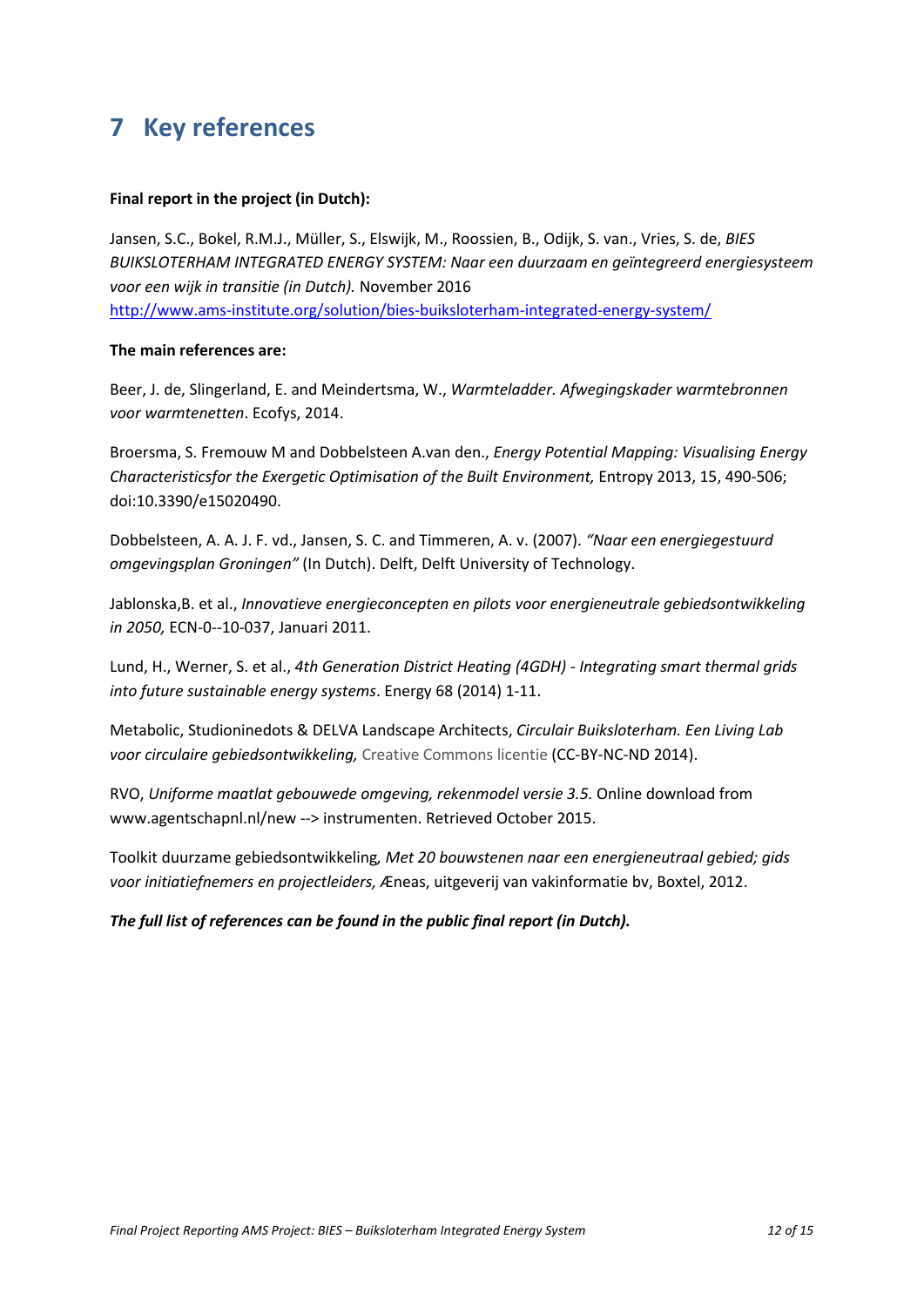# <span id="page-12-0"></span>**8 Key publications realized by project members**

### **8.1 Final report in the project (in Dutch):**

Jansen, S.C., Bokel, R.M.J., Müller, S., Elswijk, M., Roossien, B., Odijk, S. van., Vries, S. de, *BIES BUIKSLOTERHAM INTEGRATED ENERGY SYSTEM: Naar een duurzaam en geïntegreerd energiesysteem voor een wijk in transitie (in Dutch).* November 2016. 106 pages.

Available for download from:

- <http://www.ams-institute.org/solution/bies-buiksloterham-integrated-energy-system/>
- <http://buiksloterham.nl/project/2549/bies--buiksloterham-integrated-energy-system->

#### **8.2 Online dissemination**

The project has been communicated from the beginning, through the network of Stichting Stadslab Buiksloterham (www.buiksloterham.nl).

| buiksloterham.nl/project/2549/bies--buiksloterham-integrated-energy-system- |                                                                                                                                                                                                                                                                                                                                                                                                                                                                                                                                                                                                                                                                                    | Q Search                                                                                                             |  |  |  |
|-----------------------------------------------------------------------------|------------------------------------------------------------------------------------------------------------------------------------------------------------------------------------------------------------------------------------------------------------------------------------------------------------------------------------------------------------------------------------------------------------------------------------------------------------------------------------------------------------------------------------------------------------------------------------------------------------------------------------------------------------------------------------|----------------------------------------------------------------------------------------------------------------------|--|--|--|
| sited © Getting Started C CatharinaWeb: astrolo C http://www.warmtene       |                                                                                                                                                                                                                                                                                                                                                                                                                                                                                                                                                                                                                                                                                    |                                                                                                                      |  |  |  |
|                                                                             | <b>BUIKSLOTERHAM</b><br>Wensen<br>Projecten<br>Locaties<br>Personen<br>Organisaties                                                                                                                                                                                                                                                                                                                                                                                                                                                                                                                                                                                                | lets plaatsen Inloggen of registreren<br>Activiteiten<br>Berichten<br>Aanbod<br>Gezocht<br>voer een zoekterm in<br>Q |  |  |  |
|                                                                             | $\leftarrow$ terug                                                                                                                                                                                                                                                                                                                                                                                                                                                                                                                                                                                                                                                                 |                                                                                                                      |  |  |  |
|                                                                             | project<br><b>BIES: Buiksloterham Integrated Energy</b>                                                                                                                                                                                                                                                                                                                                                                                                                                                                                                                                                                                                                            | <b>PROJECTLEIDERS</b><br>Saskia Müller                                                                               |  |  |  |
|                                                                             | <b>System</b><br>geplaatst op 29 november 16, 11:01 uur, door TU Delft                                                                                                                                                                                                                                                                                                                                                                                                                                                                                                                                                                                                             | Toekomstige bewoner, Ondernemer<br>BIES (Buiksloterham Integraal Energie Systeem), Water Tafel                       |  |  |  |
|                                                                             | Towards a Sustainable and Integrated Energy System for an Urban Area<br>in Transition.                                                                                                                                                                                                                                                                                                                                                                                                                                                                                                                                                                                             | <b>Sabine Jansen</b><br>Professional, Geïnteresseerd<br>TU Delft, BIES (Buiksloterham Integraal Energie Systeem)     |  |  |  |
|                                                                             | The high energy performance of new buildings and the growth of<br>(decentralized) renewable energy generation requires changes in the<br>energy system. The BIES project investigated various scenarios for a<br>sustainable, flexible and integrated energy system for the future and<br>explored innovative solutions that can contribute to this, both on a<br>technical level as well as related to process and organisational aspects.<br>Buiksloterham functioned as the case study for this project, but the<br>results are also applicable to other construction sites.<br>The project was finished in November 2016 and the report (in Dutch)<br>can be downloaded below. |                                                                                                                      |  |  |  |
|                                                                             |                                                                                                                                                                                                                                                                                                                                                                                                                                                                                                                                                                                                                                                                                    | <b>Marcel Elswijk</b><br>Professional<br>EnergyGO, BIES (Buiksloterham Integraal Energie Systeem)                    |  |  |  |
|                                                                             |                                                                                                                                                                                                                                                                                                                                                                                                                                                                                                                                                                                                                                                                                    |                                                                                                                      |  |  |  |
|                                                                             | The aim of BIES was to investigate feasible and potentially desirable                                                                                                                                                                                                                                                                                                                                                                                                                                                                                                                                                                                                              | <b>BETROKKEN ORGANISATIE</b>                                                                                         |  |  |  |
|                                                                             | scenario's for energy supply systems for the built environment, at<br>district level. The district of Buiksloterham was used as a test case, but<br>the results are applicable as well to other area's with new buildings, high<br>energy ambitions and high densities. Both technical and organisational<br>boundary conditions were taken into account.                                                                                                                                                                                                                                                                                                                          | <b>TU Delft</b><br>$\tilde{\mathbf{T}}$ UDelft<br>Onderwijs                                                          |  |  |  |
|                                                                             | The results of the project aimed to obtain:                                                                                                                                                                                                                                                                                                                                                                                                                                                                                                                                                                                                                                        | <b>BETROKKEN ORGANISATIES</b>                                                                                        |  |  |  |
|                                                                             | Insight into the feasibility and added value of an integrated<br>1)<br>energy system at district level.                                                                                                                                                                                                                                                                                                                                                                                                                                                                                                                                                                            | Amsterdam Institute for Advanced Metropolitan                                                                        |  |  |  |
|                                                                             | Insight into innovative products or services essential to the<br>2)<br>development of sustainable and integrated energy systems of the<br>future.                                                                                                                                                                                                                                                                                                                                                                                                                                                                                                                                  | <b>Solutions (AMS)</b><br>Onderwijs<br><b>WANCED</b><br><b><i>METROPOLITAN</i></b><br><b>COLLITIONS</b>              |  |  |  |
|                                                                             | An approach for developing integrated district energy<br>3)<br>systems for the built environment ('bis').                                                                                                                                                                                                                                                                                                                                                                                                                                                                                                                                                                          |                                                                                                                      |  |  |  |
|                                                                             | Project duration: start- en end date of the project<br>1 sept 2015 - 1 nov 2016                                                                                                                                                                                                                                                                                                                                                                                                                                                                                                                                                                                                    | <b>Metabolic</b><br>Onderneming                                                                                      |  |  |  |
|                                                                             | <b>Partners: which partners are joining</b>                                                                                                                                                                                                                                                                                                                                                                                                                                                                                                                                                                                                                                        | <b>MARK STATE Stadslab Rujksloterham</b>                                                                             |  |  |  |

**Figure 2: screenshot of the communication about the project in the website of Buiksloterha[m www.buiksloterham.nl](http://www.buiksloterham.nl/)**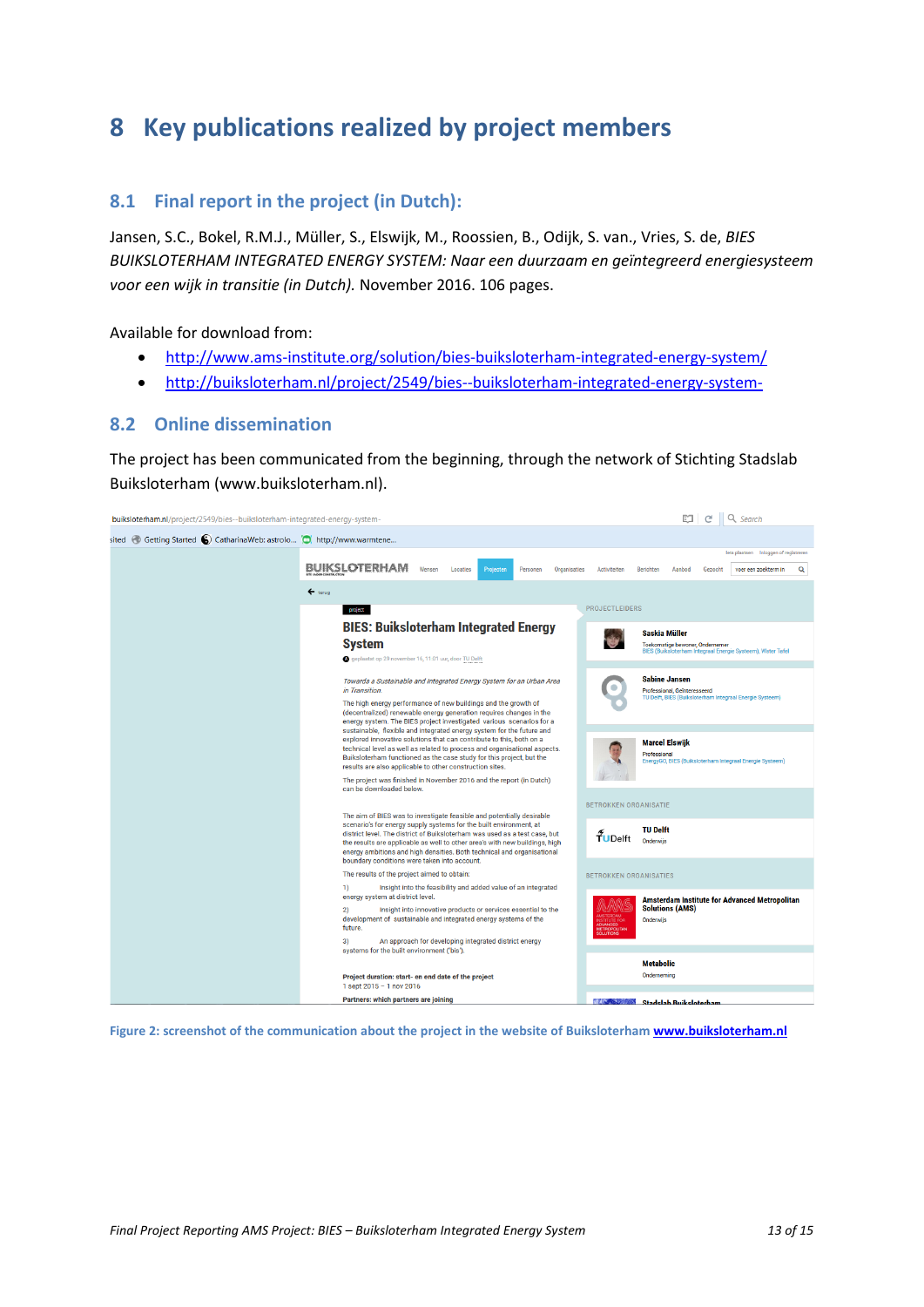### **8.3 Dissemination events:**

The project was and will be presented at the following events:

- September 21 $^{\rm st}$  2015: The start of the project was announced during the 'Energietafel' meeting at New Energy Docks, Buiksloterham, where around 25 stakeholders of Buiksloterham were present.
- Two stakeholder workshops were organized within BIES, on Thursday, February 18th, 2016 and on Tuesday, May 10th, 2016.
- The preliminary results of the BIES project were presented at the meeting "Lessen en ervaringen systeemintegratie", organised by Netherlands Enterprise Agency (RVO.nl) on July 7 in Utrecht.
- The results of BIES were briefly introduced by Sabine Jansen during the Exit gas event at "Pakhuis de Zwijger" on November  $1<sup>st</sup>$ , 2016.
- The final report of the project was presented at the AMS institute on January  $24^{th}$ , 2017, where around 40 people were present. The session also included a lively discussion on the future of sustainable energy systems for new buildings<sup>[4](#page-13-0)</sup>.



Figure 3: presentation of the final BIES report on Januaru 24<sup>th</sup>, 2017 at the AMS institute.

- The results of the project will be presented to the students of the Faculty of Architecture within the master course "Innovation and Sustainability".
- The results of the BIES project are included as a basis for the international SUI project<sup>[5](#page-13-1)</sup> in which members from Spain, Austria, Cyprus, Switzerland, Turkey and the Netherlands (including two international postdocs) participate.
- Many informal knowledge dissemination takes place through the Board of the "Stichting Stadslab Buiksloterham" (www.Buiksloterham.nl), especially by Saskia Müller and Frank Alsema. The results of BIES have reached the developers of various plots in Buiksloterham, including, for example plot 20, which is now in development.

 $\overline{a}$ 

<span id="page-13-0"></span><sup>&</sup>lt;sup>4</sup> <http://www.ams-institute.org/events/event/final-presenation-bies-project/><br><sup>5</sup> <http://jpi-urbaneurope.eu/project/smart-urban-isle/>

<span id="page-13-1"></span>